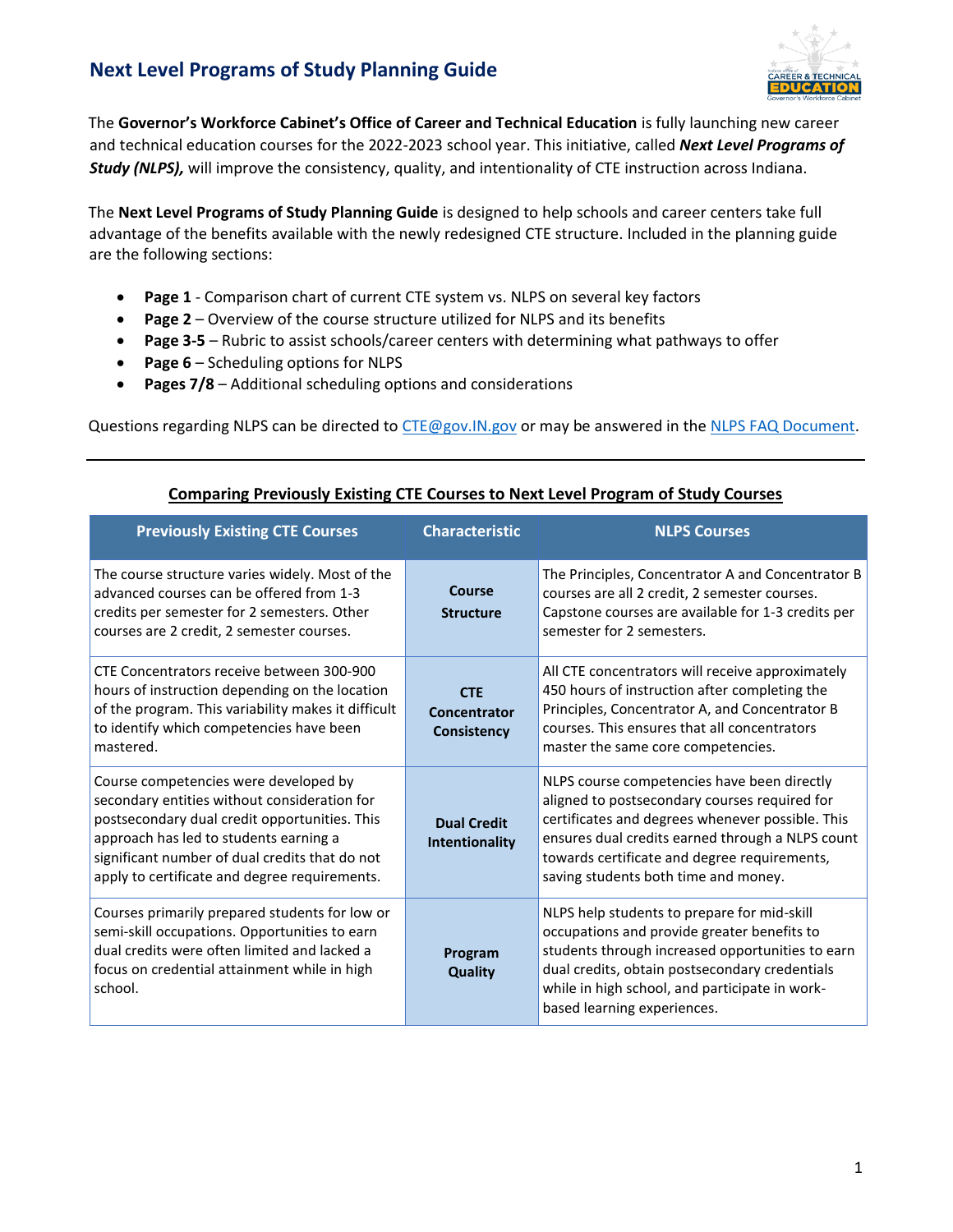

## **NLPS Course Structure Details**

The NLPS course structure serves as the key framework for schools and career centers to deliver the benefits available through the CTE redesign. The course structure was designed in collaboration with a working group of high school principals and CTE directors that offer CTE programs through a variety of scheduling options.

**A simplified explanation of the course structure is that the 6 credits of content included in the current Level I course have been divided out into three 2-credit courses: Principles, Concentrator A, and Concentrator B**. This structure was modeled after other popular CTE programs, such as Engineering and Biomedical Sciences. These programs begin with a foundational course and gradually increase depth of content and occupational specificity.



This design provides the flexibility needed to offer the programs of study at a comprehensive high school or a career center by allowing schools to offer up to six credits in a pathway per school year. **This is made possible by allowing any required pre-requisites to be implemented as co-requisites.** 

Other benefits of the new NLPS course structure include the following:

- Ability to earn CTE Concentrator Status in one year if participating in a multi-period training program that allows the student to complete the Principles, Concentrator A, and Concentrator B courses.
- All NLPS follow the same 4-course structure. This creates greater consistency and expectations across all CTE pathways.
- NLPS more clearly define the courses and credit needed for the Technical Honors Diploma.
- Most advance courses (Concentrator A and Concentrator B courses) are each aligned to 6 college credit hours. *Increasing the number of dual credit opportunities is a point of emphasis in NLPS, but students do not have to earn dual credits to be a CTE Concentrator.*
- The Capstone course includes time for embedded work-based learning experiences.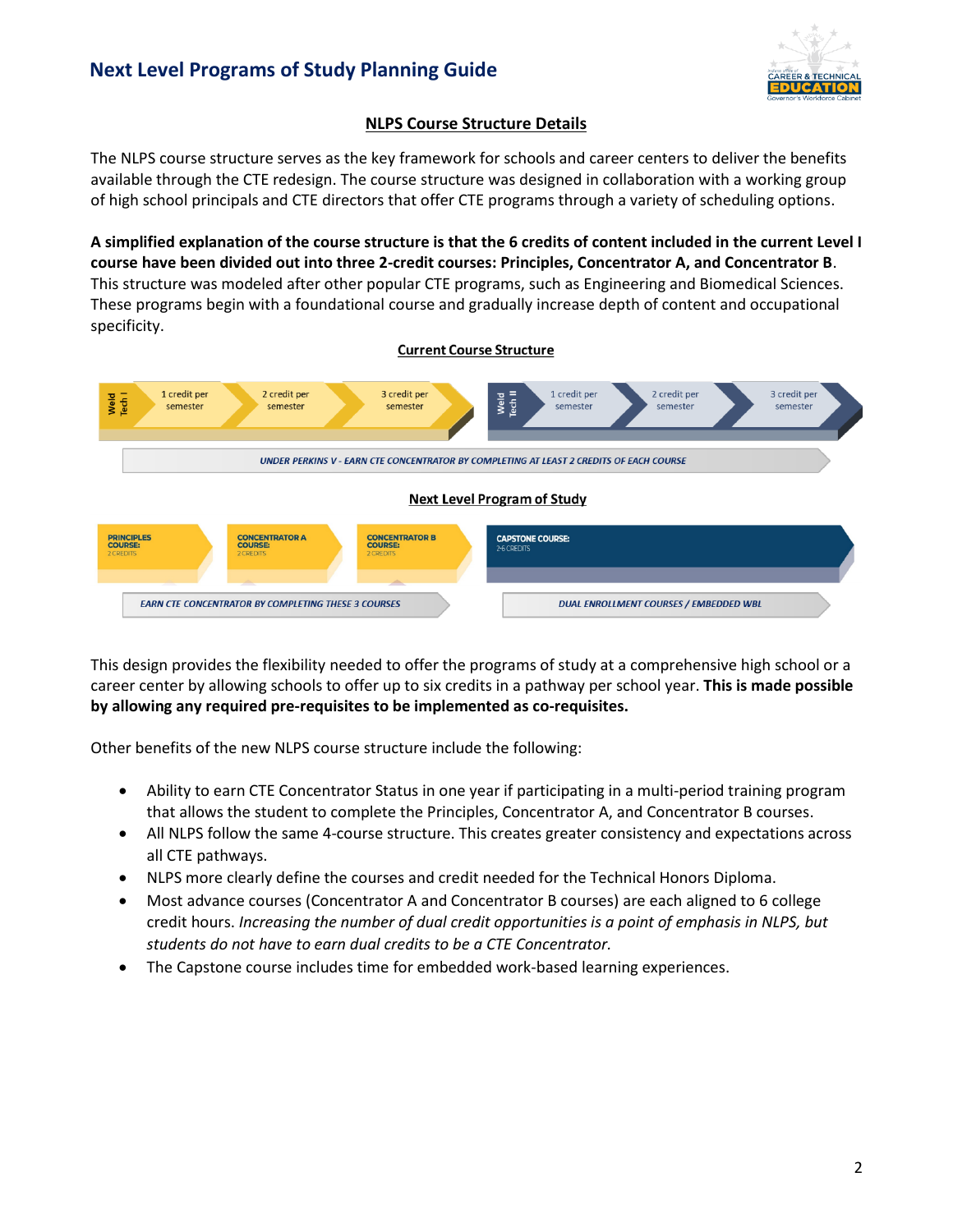

This section of the planning guide (Pages 3-5) is a rubric that outlines the various components of a high-quality CTE program and will help determine current areas of strength and areas that may require additional attention or support. The section is divided into two parts:

- **Essential Components** A school or career center should be in the yellow or green categories for each of these components to proceed with offering the program of study.
- **Quality Components** A school or career center should focus on these components to help continually improve student outcomes in a program of study.

The rubric is intended for use when preparing to convert a current program of study to a NLPS or to help determine if it is appropriate to offer a new program of study.

| <b>Part I-NLPS Essential Components</b> |                         |                              |                                                 |  |  |
|-----------------------------------------|-------------------------|------------------------------|-------------------------------------------------|--|--|
| <b>Size, Scope and Quality</b>          |                         |                              |                                                 |  |  |
| <b>Elements</b>                         | Red                     | Yellow                       | Green                                           |  |  |
| Self-Assessment:                        | Low enrollments, poor   | Adequate enrollments,        | High enrollments,                               |  |  |
| How well is the current                 | student performance,    | average student              | above average student                           |  |  |
| pathway meeting the                     | few credentials earned, | performance, some            | performance, several                            |  |  |
| needs of the student?                   | and poor post-program   | credentials earned, and      | credentials earned, and                         |  |  |
|                                         | placement               | average post-program         | high post-program                               |  |  |
|                                         |                         | placement                    | placement                                       |  |  |
| <b>Labor Market</b>                     | Low demand and low      | High demand and low          | High demand and high                            |  |  |
| Alignment: How do                       | enrollment; or low      | enrollment; or low           | enrollment                                      |  |  |
| course enrollments                      | demand and high         | demand and low               |                                                 |  |  |
| align with regional                     | enrollment              | enrollment (but with         |                                                 |  |  |
| demand for pathway-                     |                         | emerging demand)             |                                                 |  |  |
| specific occupations?                   |                         |                              |                                                 |  |  |
| Sequencing:                             | Cannot offer the entire | Can only offer the CTE       | Can offer credential                            |  |  |
| How much of the                         | <b>CTE Concentrator</b> | <b>Concentrator Sequence</b> | completion and/or at                            |  |  |
| program of study can                    | Sequence & no           |                              | least 2 credits of                              |  |  |
| the school offer?                       | alternatives for        |                              | capstone                                        |  |  |
|                                         | completing              |                              |                                                 |  |  |
| <b>Qualified Instructor:</b>            | No instructor or an     | Instructor meets             | Instructor is fully                             |  |  |
| Is the instructor                       | available instructor    | assignment                   | credentialed to offer                           |  |  |
| licensed and able to be                 | does not meet           | code/credentialed for        | dual credit                                     |  |  |
| credentialed for dual                   | assignment codes        | some dual credit             |                                                 |  |  |
| credit?                                 |                         | courses                      |                                                 |  |  |
| <b>Facilities and</b>                   | Not able to meet        | Able to sufficiently         | Able to provide high                            |  |  |
| Equipment:                              | hands-on instruction    | meet hands-on                | levels of hands-on<br>practice for each student |  |  |
| Are the facilities and                  | requirements for each   | instruction                  | and meets dual credit                           |  |  |
| equipment that are                      | student                 | requirements for each        | requirements and/or                             |  |  |
| available to the school                 |                         | student                      | industry standards                              |  |  |
| sufficient to meet the                  |                         |                              |                                                 |  |  |
| course competencies?                    |                         |                              |                                                 |  |  |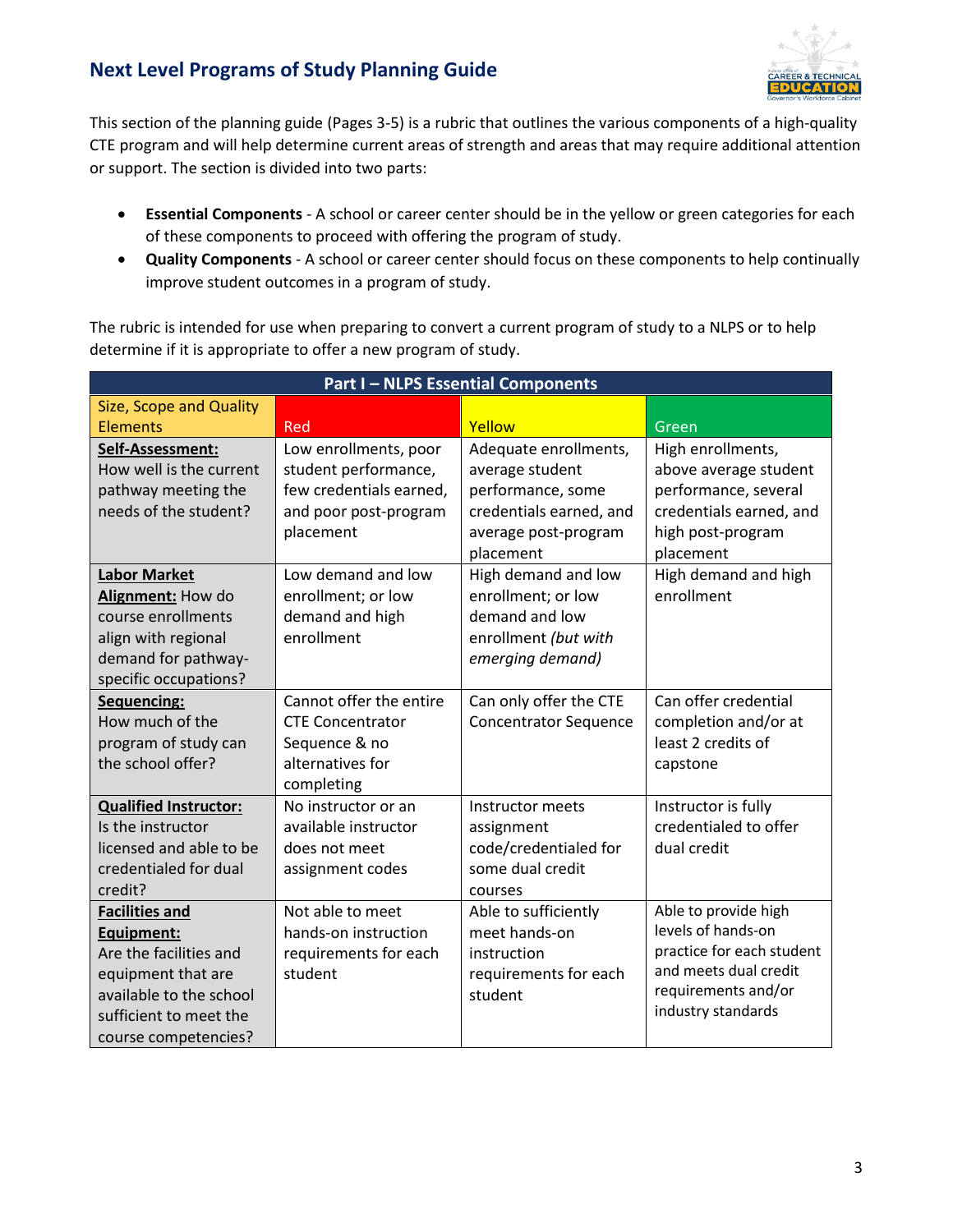

Going forward, all CTE programs will be monitored based upon their performance on the Measures of Program Quality. This will allow the Office of CTE to identify areas of growth and provide targeted support to help advance learning outcomes for students.

The following NLPS Quality Components relate directly to the **Perkins V Measures of Program Quality:**

- **Dual Credits** The percentage of CTE concentrators graduating from high school having attained at least 9 postsecondary credits in the relevant program of study earned through a dual or concurrent enrollment or another credit transfer agreement.
- **Credentials Earned -** The percentage of CTE concentrators graduating from high school having attained a recognized postsecondary credential.
- **Work-Based Learning** The percentage of CTE concentrators graduating from high school having participated in at least 75 hours of a work-based learning experience.

| Part II - NLPS Quality Components (Measures of Program Quality) |                         |                            |                            |  |  |
|-----------------------------------------------------------------|-------------------------|----------------------------|----------------------------|--|--|
| <b>Size, Scope and Quality</b>                                  |                         |                            |                            |  |  |
| <b>Elements</b>                                                 | Red                     | Yellow                     | <b>Green</b>               |  |  |
| <b>College Credit:</b>                                          | Not feasible to offer   | Dual credit can only be    | Dual credit can be         |  |  |
| What is the potential                                           | dual credit             | offered through dual       | offered through the        |  |  |
| for the school to offer                                         |                         | enrollment                 | concentrator courses       |  |  |
| college credit for the                                          |                         |                            |                            |  |  |
| coursework?                                                     |                         |                            |                            |  |  |
| <b>Student Outcomes:</b>                                        | Students have limited   | Students can earn at       | Students can earn a        |  |  |
| What will students be                                           | dual credit             | least 9 college credits in | postsecondary              |  |  |
| able to earn through                                            | opportunities and       | a pathway or a             | certificate; or at least 9 |  |  |
| the course in terms of                                          | cannot earn Graduation  | <b>Graduation Pathways</b> | dual credits and a         |  |  |
| dual credits and                                                | Pathways eligible       | eligible industry          | <b>Graduation Pathways</b> |  |  |
| credentials?                                                    | industry certifications | certification              | eligible industry          |  |  |
|                                                                 |                         |                            | certification              |  |  |
| <b>WBL Opportunities:</b>                                       | Can only offer          | Can offer 75 hours of      | Can offer 75 hours of      |  |  |
| What level of WBL                                               | awareness or            | preparation or training    | preparation or training    |  |  |
| experiences are                                                 | exploration WBL         | WBL experiences for a      | WBL experiences for        |  |  |
| available to students                                           | experiences or can only | majority of students       | most, if not all, students |  |  |
| and how many?                                                   | provide a few students  |                            |                            |  |  |
|                                                                 | with preparation or     |                            |                            |  |  |
|                                                                 | training WBL            |                            |                            |  |  |
|                                                                 | experiences             |                            |                            |  |  |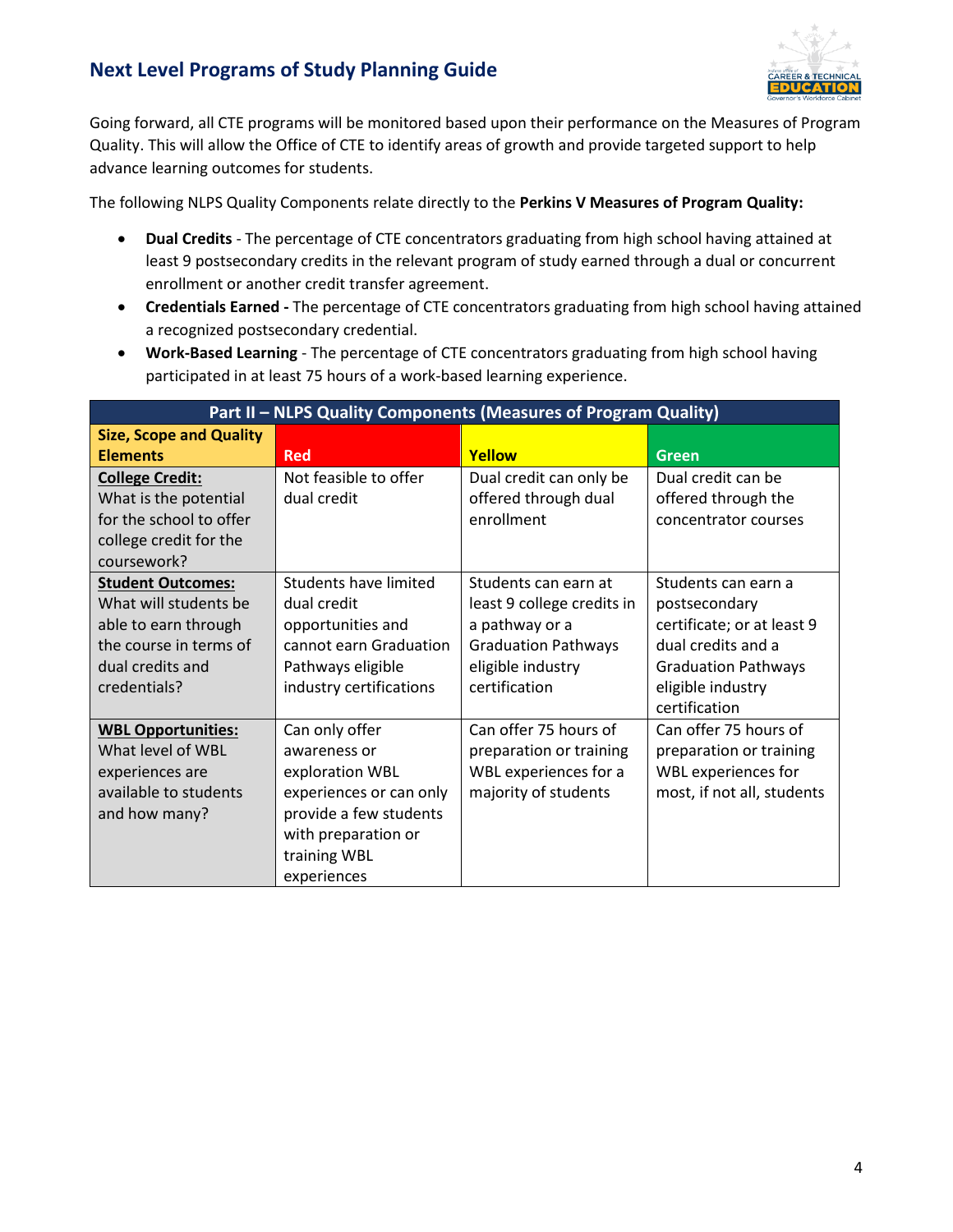

These additional components will help enhance a student's experience with NLPS courses to be better prepared for additional postsecondary education and training and/or quality employment.

| Part II - NLPS Quality Components (Additional Criteria)                                                                                                                   |                                                                                                                                                                    |                                                                                                                                                                                     |                                                                                                                                                                                                                |  |  |
|---------------------------------------------------------------------------------------------------------------------------------------------------------------------------|--------------------------------------------------------------------------------------------------------------------------------------------------------------------|-------------------------------------------------------------------------------------------------------------------------------------------------------------------------------------|----------------------------------------------------------------------------------------------------------------------------------------------------------------------------------------------------------------|--|--|
| <b>Size, Scope and Quality</b><br><b>Elements</b>                                                                                                                         | <b>Red</b>                                                                                                                                                         | Yellow                                                                                                                                                                              | <b>Green</b>                                                                                                                                                                                                   |  |  |
| <b>Employer Engagement:</b><br>Who will serve on an<br>advisory board?                                                                                                    | Very difficult to find<br>employers, higher ed<br>institutions and<br>community groups to<br>serve on your advisory<br>board                                       | Limited to moderate<br>involvement from local<br>employers, higher ed<br>institutions and<br>community groups on<br>your advisory board                                             | A diverse group of local<br>employers, higher ed<br>institutions and community<br>groups actively participate<br>on your advisory board                                                                        |  |  |
| <b>Equity and Access:</b><br>Are special population<br>students equitably<br>represented in<br>enrollment and<br>performance?                                             | <b>Admission policies</b><br>create discrepancies in<br>enrollment and a lack<br>of support leads to<br>poor performance                                           | No major gaps in<br>enrollments and<br>performance                                                                                                                                  | Equitable representation in<br>all CTE programs and all<br>student outcomes are<br>earned at a comparable rate                                                                                                 |  |  |
| <b>Career Development:</b><br>What level of career<br>guidance can the<br>school provide?                                                                                 | School staff have<br>minimal knowledge of<br>what the program of<br>study offers                                                                                   | School staff have some<br>knowledge of what the<br>program of study<br>offers, students are<br>advised solely on<br>interests or for<br>exploration                                 | School staff and faculty have<br>a strong understanding of<br>what the program of study<br>provides, and students are<br>aware of the college and<br>employment opportunities                                  |  |  |
| Sustainability/<br><b>Continuous</b><br>Improvement:<br>Will the program of<br>study be adequately<br>funded and are<br>strategies for continual<br>improvement in place? | <b>Additional CTE tuition</b><br>support goes to the<br>general fund and is<br>used to fund other<br>priorities. Little to no<br>monitoring of student<br>outcomes | School utilizes CTE<br>tuition support to<br>ensure that the<br>program has adequate<br>supplies and continually<br>monitors student<br>outcomes with a focus<br>toward improvement | School utilizes multiple<br>funding streams to ensure<br>not only adequate supplies<br>but also current equipment<br>that meets industry<br>standards and an<br>established process for<br>ongoing improvement |  |  |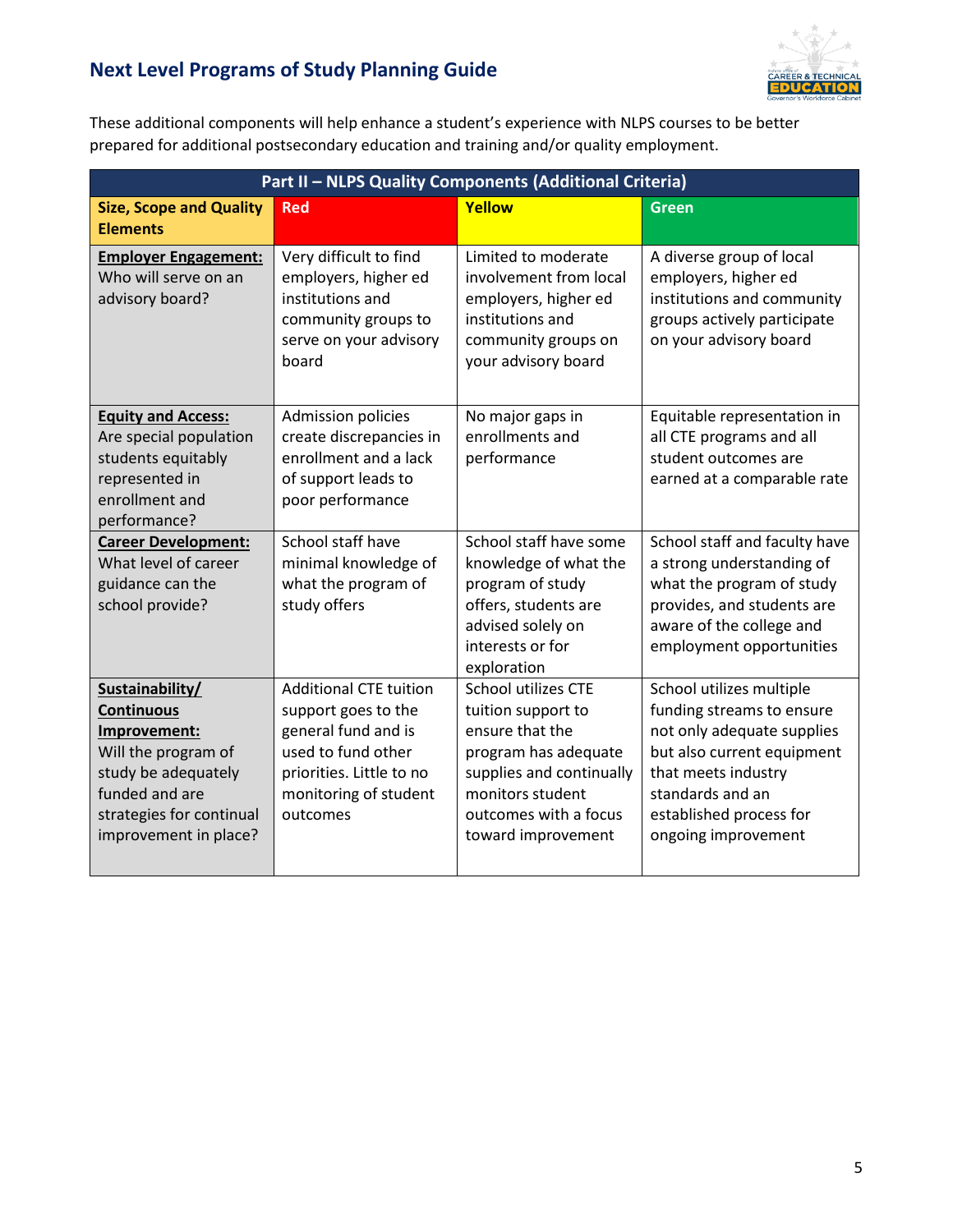

## **NLPS Scheduling Flexibility**

The design of NLPS provides schools with a great deal of flexibility to offer the programs of study in different ways:

- Students may complete up to 6 credits within a single program of study each school year.
- Schools have the flexibility to offer one (2 credits), two (4 credits), or three (6 credits) courses per year depending on what their master schedule allows.

Below are some examples of typical configurations that schools will use to offer NLPS:



|                                                                                                      | <b>Freshman</b>                                                      | <b>Sophomore</b>                                                                       | <b>Junior</b>                 | <b>Senior</b>         |
|------------------------------------------------------------------------------------------------------|----------------------------------------------------------------------|----------------------------------------------------------------------------------------|-------------------------------|-----------------------|
| 1 Course                                                                                             | <b>Principles</b>                                                    | <b>Concentrator A</b>                                                                  | <b>Concentrator B</b>         | Capstone (2 cr.)      |
| <b>Per Year</b>                                                                                      |                                                                      |                                                                                        |                               |                       |
| <b>Best for:</b>                                                                                     | Advantage:                                                           |                                                                                        |                               |                       |
| Agriculture                                                                                          | $\bullet$                                                            | Commands less time out of a student's schedule each year                               |                               |                       |
| <b>Business</b>                                                                                      | Disadvantages:                                                       |                                                                                        |                               |                       |
| Engineering                                                                                          | $\bullet$                                                            | Reaching capstone may be difficult if pathway isn't started freshman year              |                               |                       |
| <b>Biomedical</b>                                                                                    | $\bullet$                                                            | Freshmen may not be ready or eligible for dual credits                                 |                               |                       |
| ΙT                                                                                                   | $\bullet$                                                            | Students are not likely to complete the Technical Certificate (TC)/Certificate of      |                               |                       |
|                                                                                                      | Graduation (CG)                                                      |                                                                                        |                               |                       |
|                                                                                                      | $\bullet$                                                            | Students have less time to fit in exploratory courses and may not have identified a    |                               |                       |
|                                                                                                      |                                                                      | pathway by 9 <sup>th</sup> grade (if Principles is started freshman year)              |                               |                       |
| <b>2 Courses</b>                                                                                     | <b>PCC or Intro Courses</b>                                          | PCC / Intro or                                                                         | <b>Principles</b>             | <b>Concentrator B</b> |
| <b>Per Year</b>                                                                                      |                                                                      | <b>Start NLPS early</b>                                                                | <b>Concentrator A</b>         | Capstone (2 cr.)      |
| Best for:                                                                                            | Advantages:                                                          |                                                                                        |                               |                       |
| Any pathway                                                                                          | $\bullet$                                                            | Allows the opportunity to take PCC and/or Intro courses                                |                               |                       |
|                                                                                                      | $\bullet$                                                            | Provides an extended block of time for lab and hands-on activities                     |                               |                       |
|                                                                                                      | $\bullet$                                                            | Takes advantage of the flexibility in a student's junior and senior year schedule      |                               |                       |
|                                                                                                      | Disadvantage:                                                        |                                                                                        |                               |                       |
|                                                                                                      |                                                                      | May not allow for completion of the TC/CG                                              |                               |                       |
| <b>3 Courses</b>                                                                                     | PCC or Intro                                                         | <b>PCC or Intro</b>                                                                    | <b>Principles</b>             | Capstone (6 cr.)      |
| <b>Per Year</b>                                                                                      |                                                                      |                                                                                        | <b>Concentrator A &amp; B</b> |                       |
| <b>Best for:</b>                                                                                     | Advantages:                                                          |                                                                                        |                               |                       |
| Trade type                                                                                           | $\bullet$                                                            | Able to earn Concentrator Status in one year                                           |                               |                       |
| programs with                                                                                        | $\bullet$                                                            | Able to complete the entire NLPS, including all the technical courses required for the |                               |                       |
| more hands-on                                                                                        | TC/CG                                                                |                                                                                        |                               |                       |
| learning                                                                                             | Disadvantage:                                                        |                                                                                        |                               |                       |
|                                                                                                      | Enrollments may be limited due to teacher schedule<br>$\bullet$      |                                                                                        |                               |                       |
|                                                                                                      | Commands a large portion of a student schedule<br>$\bullet$          |                                                                                        |                               |                       |
| <b>Combination*</b>                                                                                  | PCC or Intro                                                         | <b>Principles</b>                                                                      | Concentrator A & B            | Capstone (6 cr.)      |
|                                                                                                      |                                                                      |                                                                                        |                               |                       |
| <b>Best for:</b>                                                                                     | Advantages:                                                          |                                                                                        |                               |                       |
| Any pathway                                                                                          | $\bullet$                                                            | Fits into a single teacher's schedule if only one section of each course               |                               |                       |
|                                                                                                      | $\bullet$                                                            | Provides exploration & still able to complete the entire program of study              |                               |                       |
|                                                                                                      | Disadvantage:                                                        |                                                                                        |                               |                       |
|                                                                                                      | May limit number of sections that can be offered by a single teacher |                                                                                        |                               |                       |
| *Other combinations may be used as long as a student does not exceed 6 credits in the NLPS per year. |                                                                      |                                                                                        |                               |                       |

*\*Other combinations may be used as long as a student does not exceed 6 credits in the NLPS per year.*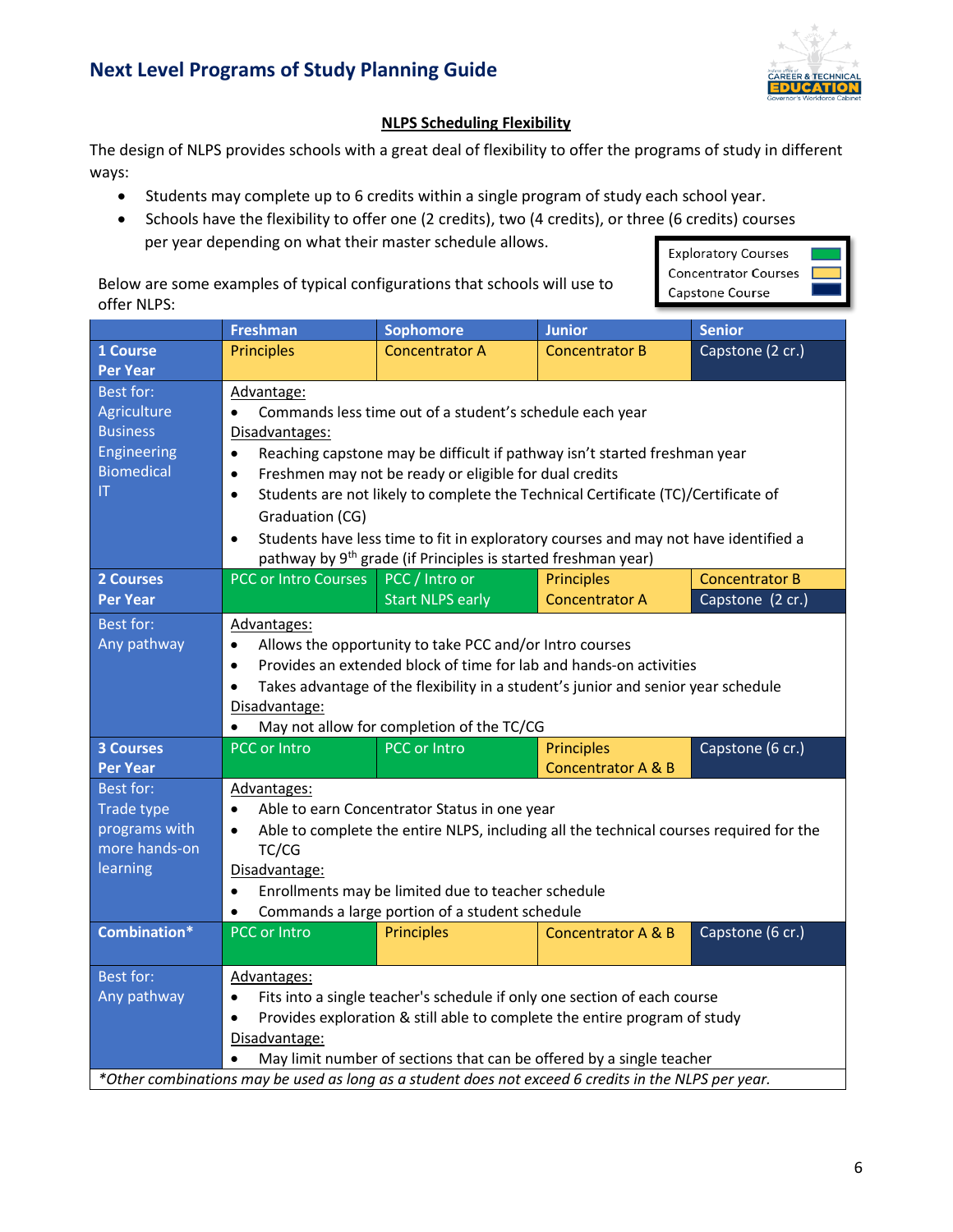

#### **Additional Options within NLPS**

The Technical Skill Development (TSD) course allows students to have additional practice time or to complete a WBL experience while co-enrolled in a Concentrator A or Concentrator B course. TSD is funded at \$300, and the credits would count as part of a student's 6-credit yearly maximum within a program of study, but they do not count toward Concentrator Status. The course must be used with a multi-period block that includes a Concentrator A or B course. See examples below:

| 1 <sup>st</sup> Year  | $2nd$ Year       | 3rd Year         | <b>Notes</b>                             |
|-----------------------|------------------|------------------|------------------------------------------|
| <b>Principles</b>     | Concentrator A   | Concentrator B   | This example applies when offering 2     |
|                       | TSD              | Capstone (2 Cr.) | credits per semester.                    |
| <b>Principles</b>     | Concentrator B   |                  | Offering 3 credits per semester.         |
| <b>Concentrator A</b> | Capstone (4 Cr.) |                  |                                          |
| <b>TSD</b>            |                  |                  |                                          |
| <b>Principles</b>     | Concentrator A   | Capstone (6 Cr.) | The TSD course can be used at a career   |
|                       | Concentrator B   |                  | center in place of the Principles course |
|                       | TSD              |                  | when taken at the home school.           |

*\*The Technical Skills Development course can only be utilized once per NLPS pathway.* 

Many Programs of Study may also be customized by choosing from one of multiple course options available within a given pathway. See examples below:

| Pathway              | <b>Options for Conc A</b>                       | <b>Options for Conc B</b>                                                     | <b>Options for Capstone</b>                    |
|----------------------|-------------------------------------------------|-------------------------------------------------------------------------------|------------------------------------------------|
| Agriscience          | Animal Science<br><b>Plant and Soil Science</b> |                                                                               |                                                |
| Digital Design       |                                                 | <b>Graphic Design</b><br><b>Interactive Media</b><br>Professional Photography |                                                |
| <b>IT Operations</b> |                                                 |                                                                               | Cyber, Cloud, or IT<br><b>Support Capstone</b> |

*\*Schools may choose to offer the WBL Capstone or the Entrepreneurship and New Ventures Capstone courses in place of the NLPS Capstone Course.*